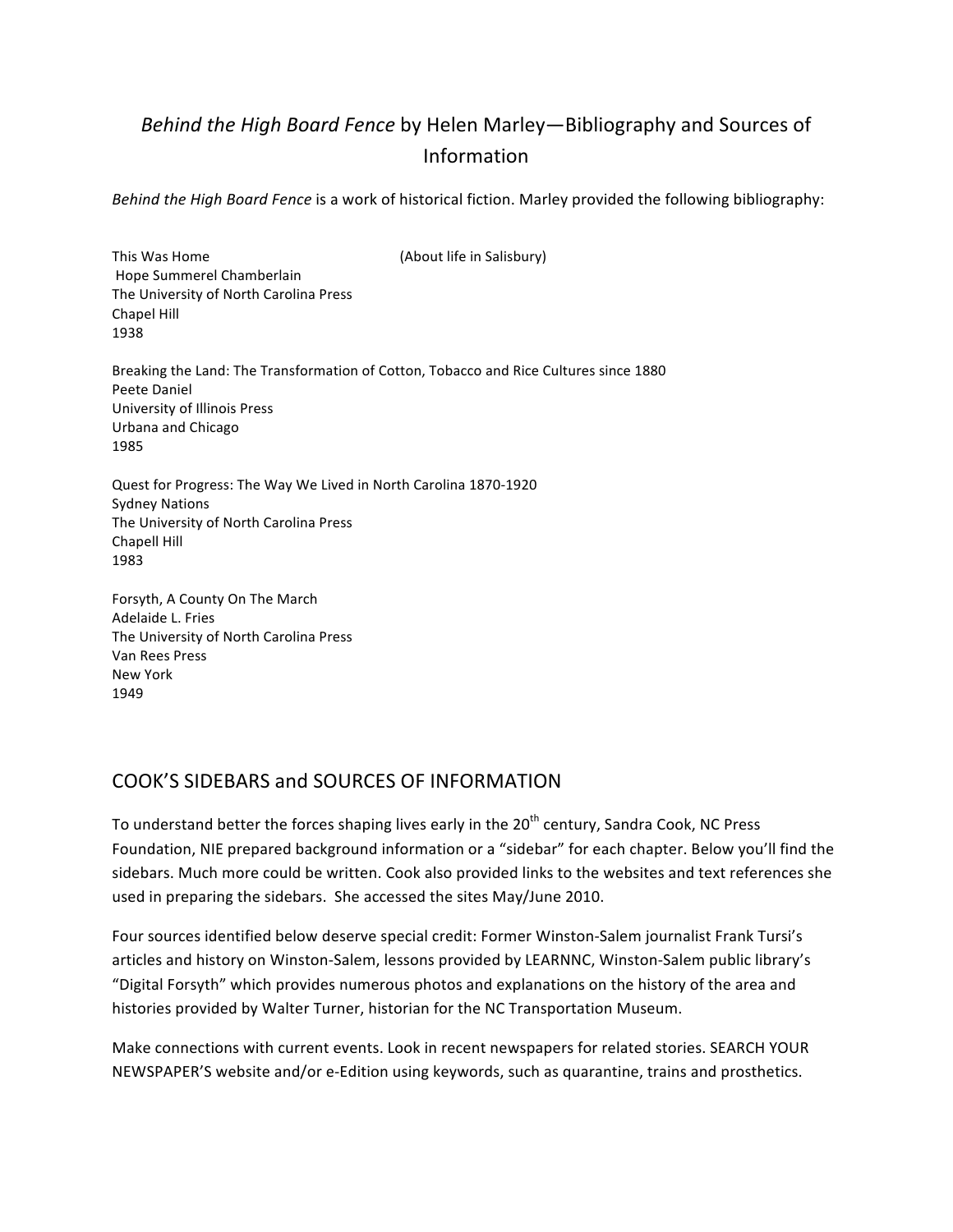### **Chapter One**

Winston and Salem become 'twin city' and open schools

Winston, founded in 1849, takes its name from Joseph Winston, a local hero of the Revolutionary War and first cousin of Virginia statesman and governor, Patrick Henry. Shortly after its founding, Winston and its "twin city" Salem were incorporated into Forsyth County which was carved from the southern part of Stokes County. Winston became the county seat, and, because leaders expected the merger of the two cities, the courthouse was located near Salem. The hyphenated name, Winston-Salem, became official in 1913.

In 1884, Winston established its first public school, West End Graded School, the first such school in North Carolina. Its founder Calvin Wiley became superintendent of schools for the state of North Carolina.

Public schools in North Carolina were segregated at the time. The first public school for black students, Depot Street School, opened in 1887. Simon Green Atkins, its principal, would later found Slater Industrial Academy for blacks. Slater is now Winston-Salem State University.

#### **Chapter Two**

Winston and Salem develop newspapers

The Winston-Salem Journal serves as the city's major daily. Its current owner, Media General company, purchased the newspaper from the Gray family (Gray Avenue, Gray Street, Graylyn). Two members of the Gray family served as the city's mayor, and others were prominent business and political leaders. The late Gordon Gray, the former owner of the Journal, was Secretary of the Army and national security advisor for President Dwight Eisenhower.

Frank Tursi's history, *The Winston-Salem Journal: Magnolia Trees and Pulitzer Prizes* offers this and other newspaper timelines:

1885 Twin-City Daily, forerunner of the Twin City Sentinel began publication.

1897 Winston-Salem Journal begins publication.

1927 Winston-Salem Journal and Twin City Sentinel merge.

1974 Winston-Salem Chronicle serving black residents begins publication.

1985 Twin City Sentinel was dropped from the newspaper's logo when it was absorbed into the morning paper.

Currently, like many daily newspapers, the Winston-Salem Journal delivers news on several platforms, in print, on the Web and in replica or e-editions.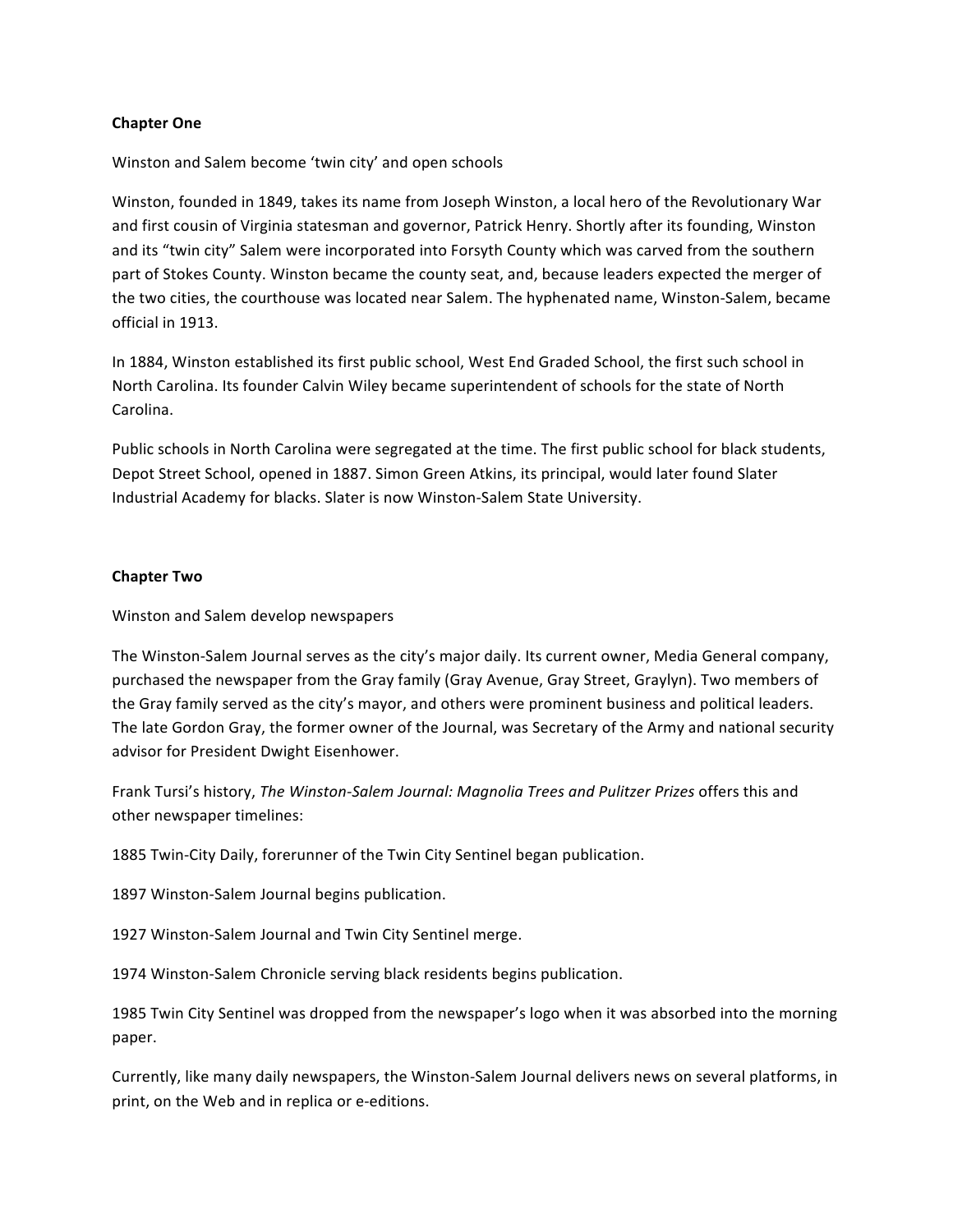#### **Chapter Three**

Wright Brothers take flight in N.C.

On December 17, 1903, at Kitty Hawk, North Carolina, Wilbur and Orville Wright completed the "first flight," traveling airborne 120 feet in twelve seconds. They owned and operated a bicycle shop in Dayton, Ohio where they developed their mechanical skills repairing and building bicycles. Their success allowed time enough for other projects, such as their work on airplanes. They needed "constant wind" for their experimental flights. The National Weather Service in Washington, D.C. recommended Kitty Hawk.

### **Chapter Four**

### Diphtheria took toll

Because she was desperate for help to keep Cal breathing, Mother called the family doctor. Diphtheria derives its name from the Greek word for leather, "diphthera," and refers to the suffocating sheath-like membrane that forms on the tonsils and in the nose and throat of those infected by the more serious form of the disease. It spreads person-to-person from direct contact and/or breathing secretions. A lesser form presents as skin lesions transmitted by physical contact or contact with items soiled by the lesions. Generally, the more toxic form leads to symptoms that include fatigue, fever, mild sore throat and problems with swallowing, and it may increase heart rate. Children may suffer from nausea, vomiting, higher fever and chills. Between 1900 and 1925, diphtheria infected about 200,000 people every year and killed 5% to 10%, mostly very young and very old.

#### **Chapter Five**

Doctors treat diphtheria patients

In the 1880s, after much experimentation, New York physician Joseph O'Dwyer designed and inserted tubes to relieve the suffocating effects of diphtheria, as an alternative to the surgical tracheotomies. Even though further research on treatment of diphtheria led to the development of an antitoxin in the 1890s and a vaccine in 1923 that was improved after World War II, communities without immunization programs continued to use O'Dwyer's tubes until the mid 20<sup>th</sup> century.

In the United States, the very young and old suffered most from the suffocating effects of the disease. The mortality rate for diphtheria declined after the1890s and dropped to nearly zero by 1950. In all, six cases were reported in the United States between 2000 and 2003, according to a Health Guide published online by the New York Times. Today, by 18 months of age, children receive four doses of DPT to combat diphtheria, whooping cough or pertussis and tetanus, and later, they receive boosters.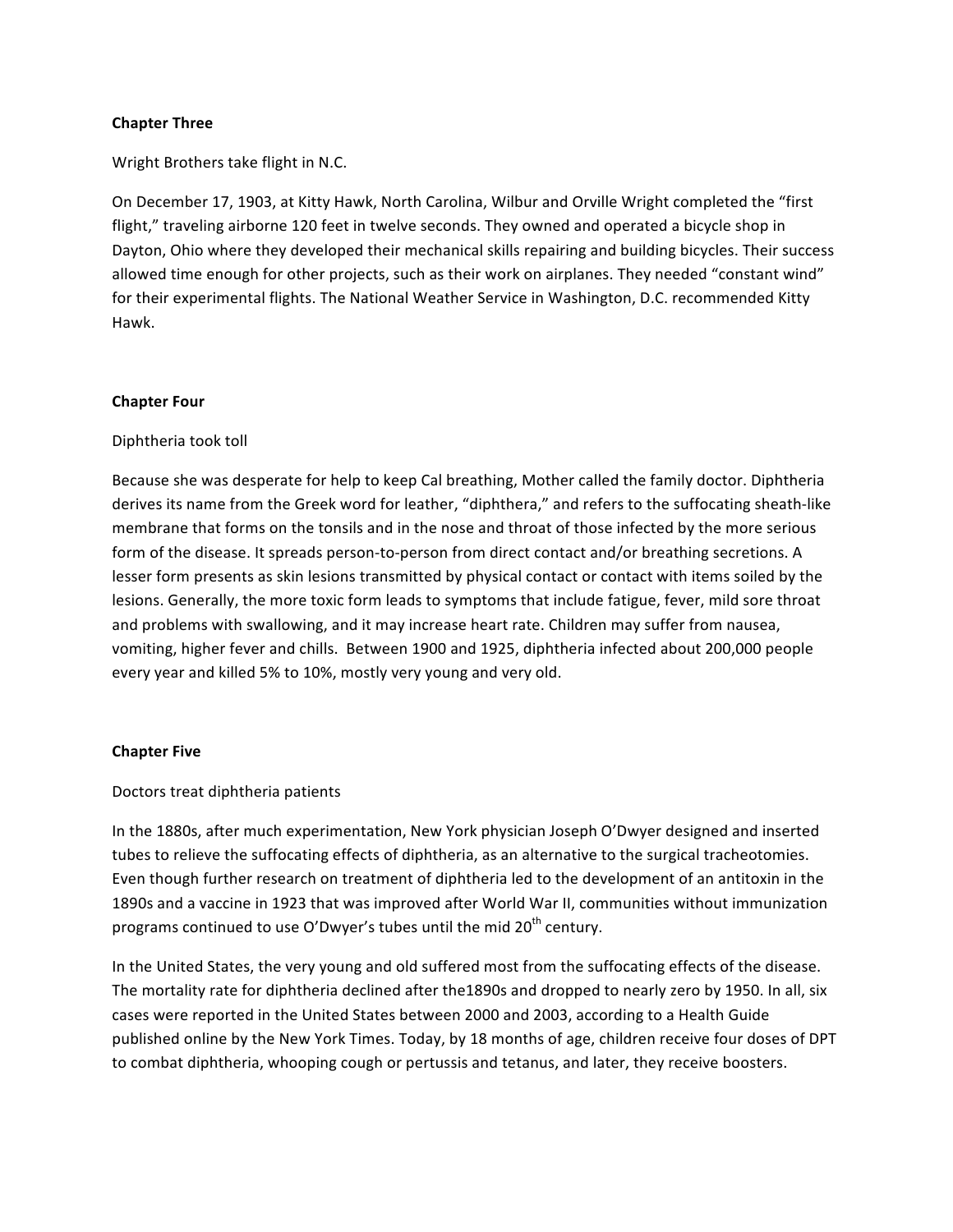#### **Chapter Six**

#### Laundry consumed time, energy

Why was laundry called a "dreaded" household chore for women? Do you agree with the accounts that claim automatic washing machines liberated women more than any other invention? Electricity was not widely available until the 1930s, and, in the 1930s, the first automatic washing machines appeared.

Before the washing machine, large amounts of water had to be drawn to soak, wash and rinse the clothes. Clothes were gathered and soaked overnight in washtubs or wash pots. In the morning, women scrubbed the clothes by hand or with washboards, often using lye soap, which was harsh on hands. Scrubbed clothes were boiled in hot water while those tending the clothes stirred them with sticks. The clothes, heavy when wet, had to be wrung out and hung outside to dry. A heated brimstone or sulfur could be used in the drying process. In this story, heated brimstone was used to cleanse the air and prevent the spread of diphtheria.

#### **Chapter Seven**

Civic leaders support area hospitals

In the late nineteenth and early twentieth centuries, doctors made house calls. Hospitals served those who could not afford health care in their home. In Winston, a group of civic-minded women led by Aurelia Bowman Gray formed the Twin-City Hospital Association to support efforts to establish a local hospital. The mayor of Winston from 1887-1888, Martin Grogan, opened his home to ten patients who could be treated for \$5 a week, but service there ended after three years for lack of funds. The women in the association persisted, raising \$5000, and, in 1895, opened the Twin-City Hospital that served 19 patients. Twin-City Hospital closed in 1914, when City Memorial Hospital, a modern, fire-proof hospital, opened. Slater Hospital for African-Americans operated from 1902 until 1912. Simon Green Atkins led fundraising efforts for the hospital. To learn more about Winston-Salem's early hospitals, visit http://www.digitalforsyth.org/photos/stories/early-hospitals.

#### **Chapter Eight**

#### Sawtooth housed textiles

Winston-Salem's Sawtooth building, named for its jagged roof, started as Shamrock Hosiery Mill but, today, serves as a visual arts center. Brothers John Wesley Hanes and Pleasant Hanes started textile companies in 1901 with money earned from the sale of their tobacco company to R.J. Reynolds. John Wesley Hanes built the Sawtooth Building in 1911, producing men's and boys' socks with 25 machines. The operation expanded rapidly. Shamrock became part of Hanes Hosiery Mills Co. in 1914. By 1920,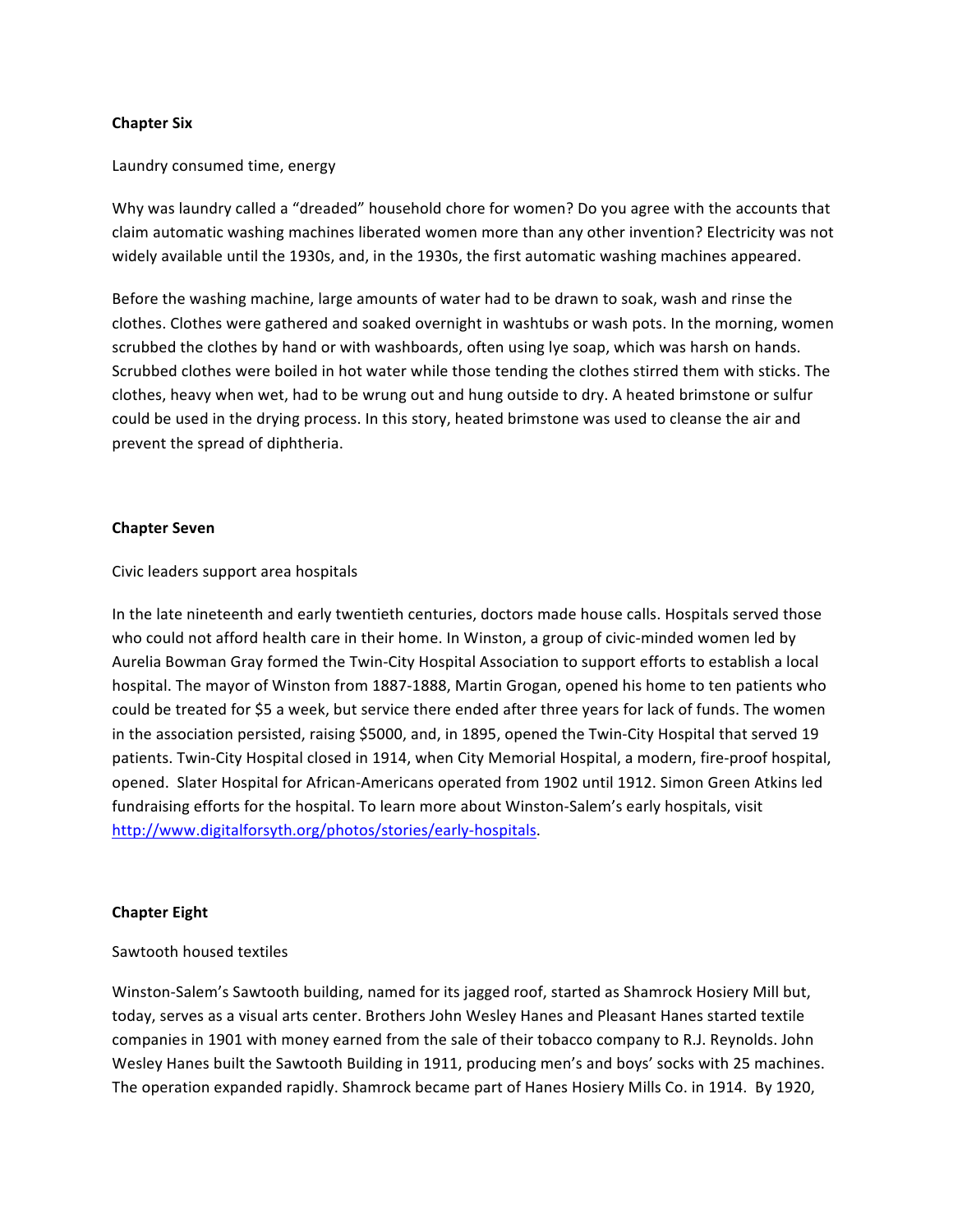the mill operating out of the Sawtooth Building specialized in women's hosiery, but, by 1926, it outgrew its space, and the operation relocated.

Pleasant Hanes and his sons specialized in knitted underwear and built a spinning mill along what is now Stratford Road. A "mill village" grew up nearby. Hanes Knitting and Hosiery Mills Co. merged in 1965 to form Hanes Corporation. Hanes Corporation became part of Sara Lee Corporation but, since 2006, has operated independently as Hanesbrands Inc.

# **Chapter Nine**

Streetcars serve Winston and populous N.C. towns

Almost every city with 10,000 people or over acquired an electric streetcar system from the 1890s to the 1920s. According to Walter Turner, historian for North Carolina's Transportation Museum, "More than a dozen cities and towns in North Carolina acquired streetcars, usually operated and owned by electric utility companies or their subsidiaries. In most of these cities, streetcars transported riders to work and play while greatly influencing the establishment of suburban neighborhoods and recreation/amusement parks." Typical fare was five cents. Open cars were used in the summer; closed ones, during winter. Winston's first streetcar ran in 1890 and its last in 1936. Gasoline-powered buses and cars displaced streetcars by providing travelers with more convenient ways to travel.

# **Chapter Ten**

# Streetcars led to parks

In Winston, by 1907, streetcars ran in every direction from the courthouse. The lines united Winston and Salem, led to the fairgrounds and to Nissen Park, the end of the south line to an area that is today called Waughtown. The 30-minute ride to Nissen Park encouraged family outings for fun and relaxation. The park opened in 1900 and offered picnics, games, rides on a miniature railroad and a bowling alley and later included a zoo and movies. The park closed in the 1920s when cars and buses replaced trolleys as the preferred mode of transportation.

The name "Nissen" comes from the family of John Phillip Nissen whose business continued to manufacture wagons southeast of Salem in the Waughtown area into the  $20<sup>th</sup>$  century. Nissen wagons carried travelers westward and hauled tobacco to markets.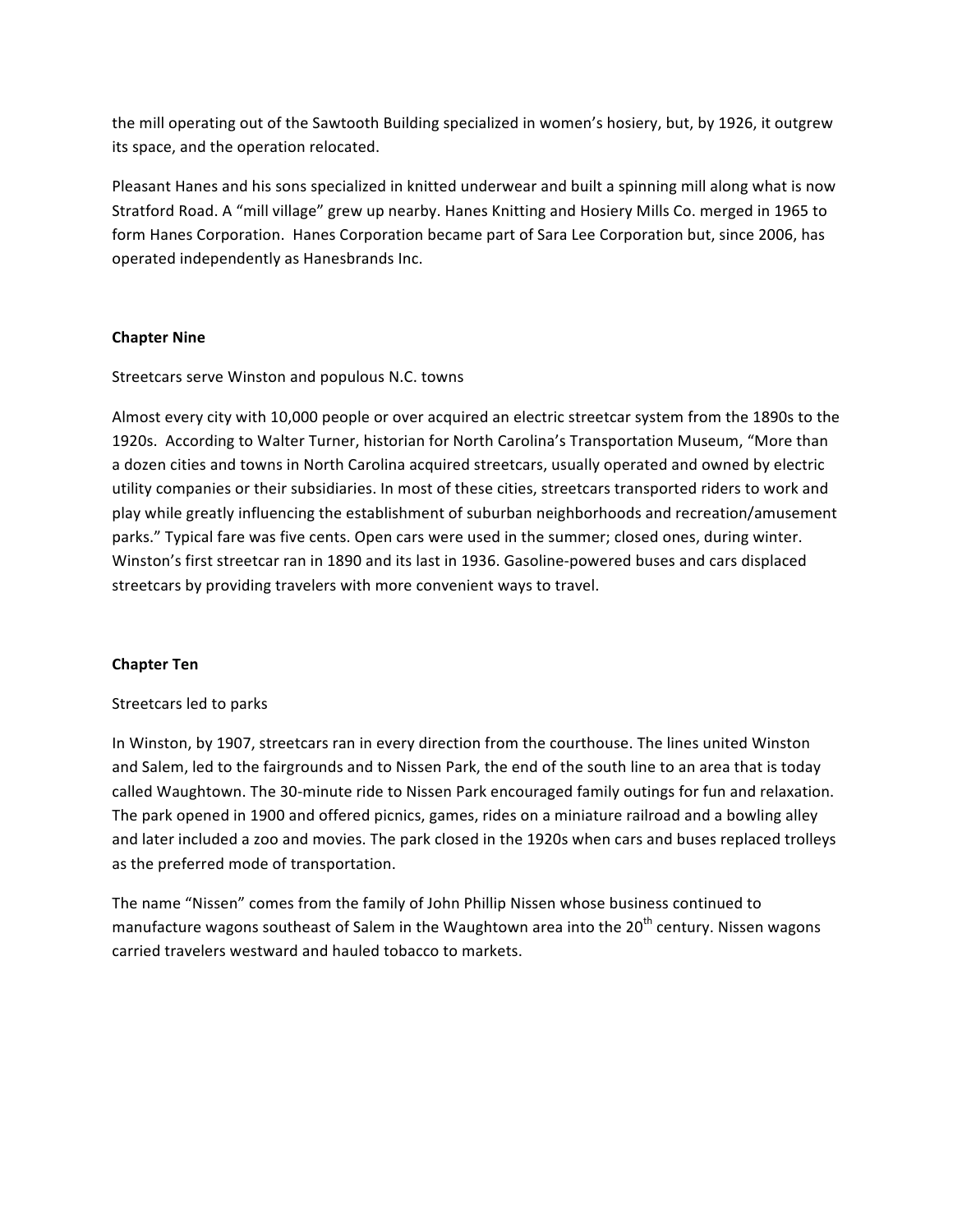### **Chapter Eleven**

### Tobacco thrives in Winston and Salem

Tobacco has been grown, bought and sold and tobacco products manufactured all in Winston-Salem and elsewhere in North Carolina. This map shows the concentration of tobacco mills in the Winston-Salem and Greensboro areas in 1896: www.learnnc.org/lp/multimedia/10442

Why did the tobacco industry thrive in Winston? LEARN NC quotes the dominant tobacco business leader, R.J. Reynolds, as crediting "railroad facilities" and Winston's location in an area that grows the "finest tobacco in the world." R.J. Reynolds grew up on a farm in Virginia where he learned the tobacco business, moved to Winston in 1875 and started his own company.

Many farmers in Forsyth and neighboring counties grew tobacco. The first chewing tobacco plant opened in 1872, followed by tobacco warehouses where tobacco was bought and sold. By 1878, Winston was home to twenty-one tobacco businesses and more came later, many absorbed into larger companies. Though the use of tobacco proves a controversial topic, Winston and other towns in North Carolina may rightly be called "tobacco towns" for the impact tobacco had on their local economies.

### **Chapter Twelve**

Textile mills employ family members

In North Carolina textile mills grew from two in 1820 to 177 cotton mills and 40 wool mills in 1900 when only four states ranked ahead of North Carolina in the number of mills. By 1923, only Massachusetts outranked North Carolina.

Millhands who moved to the city to work in the textile mills left behind life on the farm. Factory work required that they rise early and usually work for ten to twelve hours, six days a week. White men received the best-paying jobs, followed by white women and black men; children performed the lowest paying jobs. Controversies centered on poor conditions, such as working long hours, earning low pay, breathing in dust from the machines, risking injury from working with machines and reliance on child labor. Many compared children's work in factories to their work on farms. Children had worked with their families on the farm and, when all family members worked in the farms or factories, they remained together. Who would care for children if they were left alone while their parents worked?

http://www.historync.org/textiles.htm

www.ibiblio.org/sohp/laf/factory.html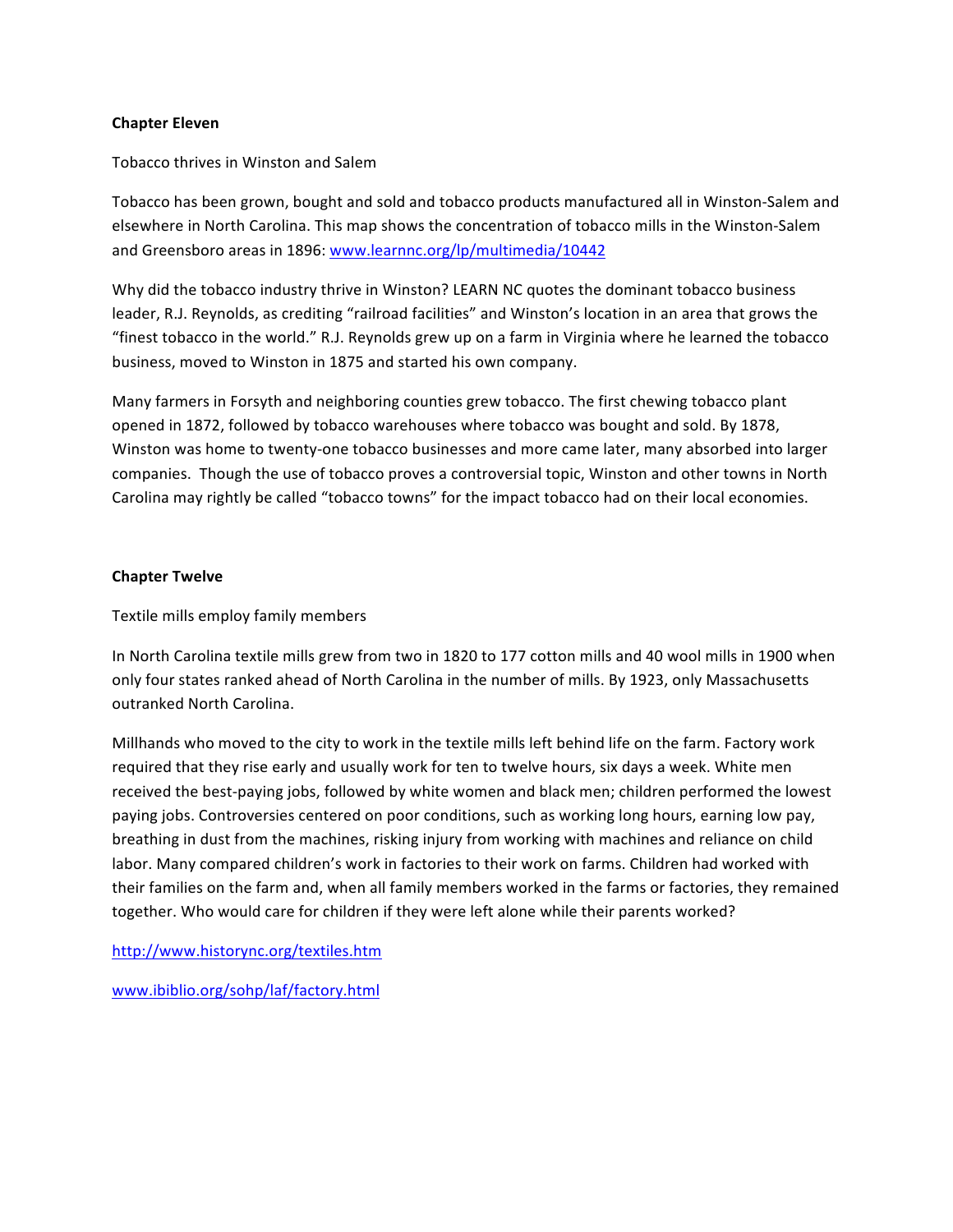#### **Chapter(Thirteen**

### Religious freedom and unity move Moravians

The Moravian Church, a Protestant Christian denomination, grew in Bohemia in the 15th century. Seeking religious freedom, members moved from Europe to what became Bethlehem, Pennsylvania in 1733. In 1753, twelve single brothers left Pennsylvania and settled in North Carolina on land called Wachau or Wachovia, after an estate held by the church's patron and protector, Count Zinzendorf. Bethabara, Bethania and Salem became North Carolina's first Moravian settlements.

Early Moravians ate, studied and worshipped in communal living groups, organized around age, gender and marital status. Little boys and girls under 12 and older boys and girls over 12, single "sisters" and "brethren" over 19 and married people made up separate groups or "choirs."

One custom of Moravian Church is the celebration of a "love-fest" on Christmas Eve. The celebration involves singing songs, sharing food, drink and fellowship and the lighting of candles. The women of the church dress in white and serve sweet buns, and the men serve hot drinks. The service ends with the lighting and lifting of candles, the singing of a song of praise and a blessing from the bishop. Each person is challenged to serve God and help one another in the coming year.

# http://aos-world.org/atsea/letters/lovefest.pdf

#### **Chapter Fourteen**

# South consolidated its rail system

Walter Turner, historian at North Carolina's Transportation Museum located in Spencer near Salisbury in Rowan County, explains how the town of Spencer acquired its name and distinction. The town honors Samuel Spencer, the first president of Southern Railway. Spencer served in the Confederate army, and, after the war, he left his native Georgia and his father's cotton business to study engineering at the University of Virginia. He understood that a unified rail system would allow for the efficient transport of people and products and speed the South's recovery from war.

Spencer learned about the business by holding a variety of posts with different railroad companies. He agreed to serve as president of Southern Railways after J.P. Morgan, a wealthy New York banker, agreed to fund its creation. Washington, D.C. served as the company's headquarters. "Spencer Shops" was established on the rail line halfway between the District of Columbia and Atlanta as a place for the company to maintain and repair its steam locomotives and rail cars. The nearby town for white workers and their families became Spencer, and a separate area for black workers and their families became East Spencer. By 1960, "Spencer Shops" was downsized because it could not adequately service diesel locomotives, which had replaced steam. The railroad gave the site to the State of North Carolina for use as a transportation museum.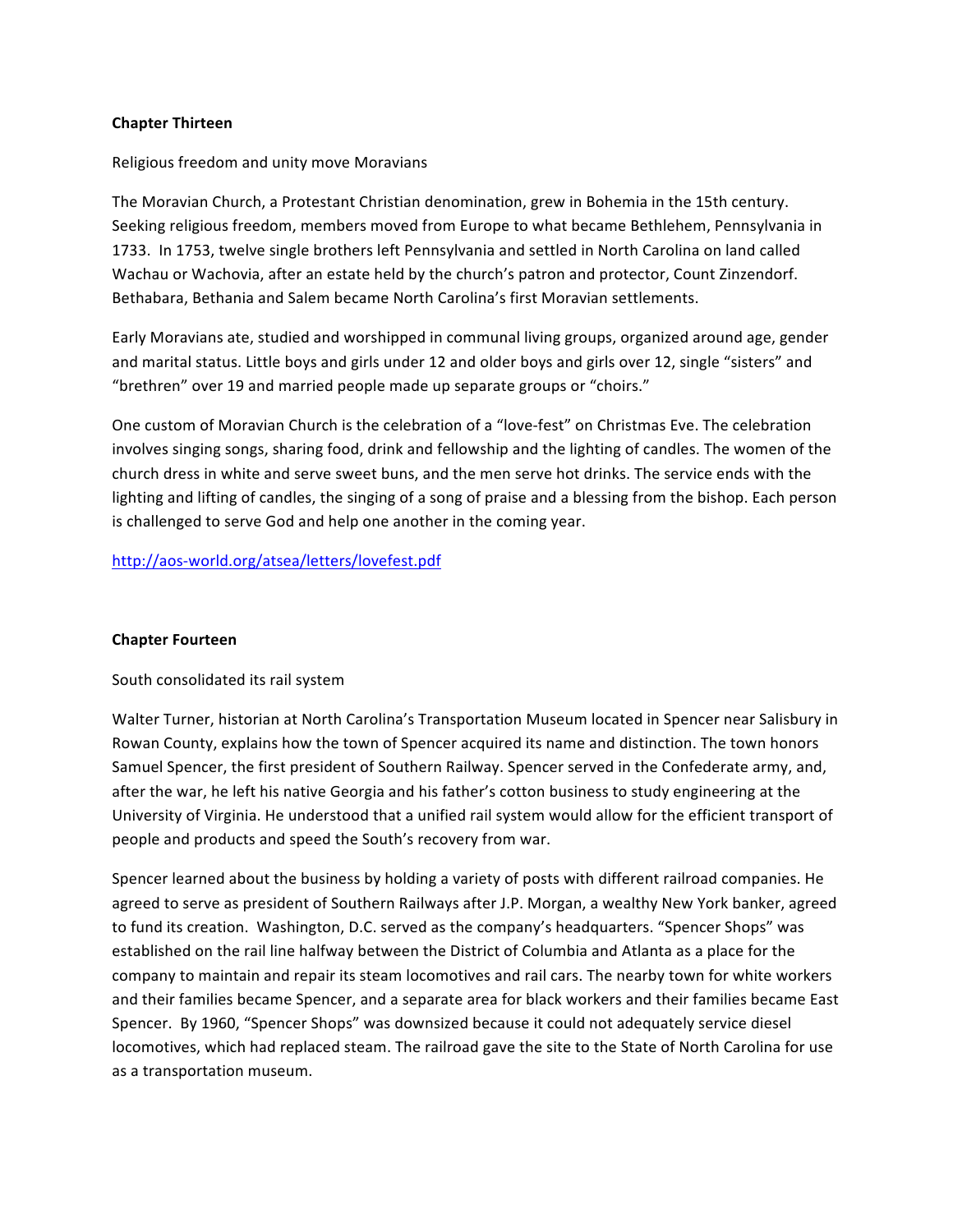### **Chapter Fifteen**

### Prosthetics shift from metal and wood to high tech

Dictionaries explain that the word "prosthetics" derives from the Greek word for "addition" and define prosthetics as the replacement of body parts that includes the making and fitting of limbs. In their name, associations that promote the science involved with prosthetics include "orthotics" which is the support or supplement of weakened or abnormal joints and limbs. Lower extremity prosthetics refers to replacement of limbs located at or below the hip, often differentiated as above the knee (AK) or below the knee (BK).

The earliest known artificial leg, made of iron and bronze with a wooden core, dates to 300 B.C. Frenchman Ambroise Pare became known as the father of modern for engineering devices that allowed the limbs to move and function. Returning home after having his leg amputated, Confederate soldier James Hanger developed a wooden leg with a hinged knee and foot and established a business with his sons to serve other Civil War veterans. John Sabolich advanced the science in the 1980s with the development of a socket that allows step-over-step walking. Today's devices depend on lighter materials such as plastic and aluminum and the use of microprocessors, computer chips and robotics.

Search your newspapers' Web pages using key words such as "amputate" and "prosthetics" to learn what causes individuals today to need prosthetic devices and what issues affect availability and effective use of the devices.

#### **Chapter Sixteen**

#### Urban areas receive electricity first

From a perch in her special tree, Helen admires Alan's glowing lanterns operated by battery and reminds readers that electricity was not available to homes as it is today. Electricity arrived in Winston and Salem in 1887, but the distribution of electricity that allowed for industrial development took hold in 1897 when Winston's Board of Commissioners awarded the franchise to Fries Manufacturing and Power Company. Henry E. Fries, mayor and commissioner of Salem and head of Fries Manufacturing and Power, built Idol's Dam and Power Plant on the Yadkin River where a man named Idol had run a ferry. Early hydroelectric power gave Winston and Salem a competitive advantage over nearby cities.

While cities such as Winston developed power sources, rural North Carolina remained mostly dark. Nine out of ten rural homes lacked electricity until 1930s. To spread electricity, the Rural Electrification Act in 1935 passed as part of the New Deal and spawned the development of electric cooperatives.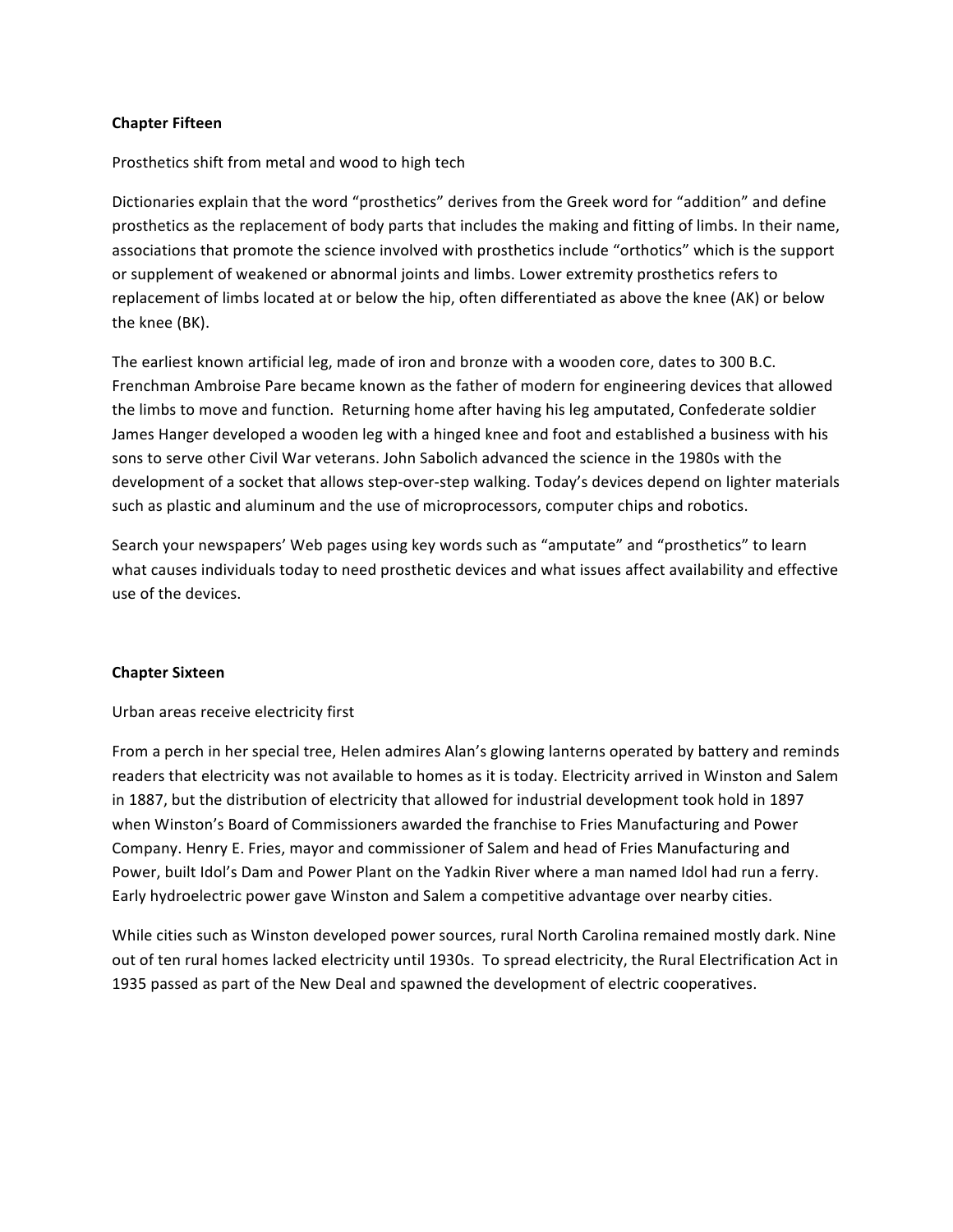# SOURCES of INFORMATION/ Websites accessed May/June 2010

# **Winston-Salem history**

http://en.wikipedia.org/wiki/Joseph\_Winston

http://en.wikipedia.org/wiki/Winston-Salem, North Carolina

http://twincitysentinel.com/content/view/36/60/ (timeline)

http://www.digitalforsyth.org/photos/2754 (Sawtooth bldg.)

http://www.cityofws.org/Home/DiscoverWinston-Salem/History/Articles/WinstonMayorsBiographies

Gray's Graylyn: www.winstonsalemmonthly.com/index.php/previous-issues/features/grays-legacy/

http://extras.journalnow.com/lostempire/tob6b.htm

http://books.google.com/books?id=oQTmb8DBvIMC&printsec=frontcover&dq=Tursi+history&source=bl &ots=S3V69uWq5D&sig=YdRZs6QOdMjD\_aftKLuUHUSUePU&hl=en&ei=BR7rSU aMLIaglAeMu6WcBA&sa=X&oi=book\_result&ct=result&resnum=2&ved=0CCAQ6AEwAQ#v=onepage&q &f=false (Frank Tursi's history)

Forsyth founded its first African-American school: http://www.learnnc.org/lp/multimedia/12502

# **Moravians/Salem history**

http://aos-world.org/atsea/letters/lovefest.pdf (lovefest or lovefeast)

Bethabara Park tells the story of Salem's founding

http://www.learnnc.org/lp/multimedia/8245

http://www.learnnc.org/lp/editions/moravian-diary/?ref=search

http://www.learnnc.org/lp/editions/moravian-diary/1888

http://www.learnnc.org/lp/multimedia/12084 (african american moravian churches)

http://www.learnnc.org/lp/media/uploads/2009/08/nc\_cities\_1910.jpg (Salem and WInston in 1910)

http://www.moravian.org/history/

www.moravianmusic.org

God's acre cemetery in Old Salem: http://www.learnnc.org/lp/multimedia/11459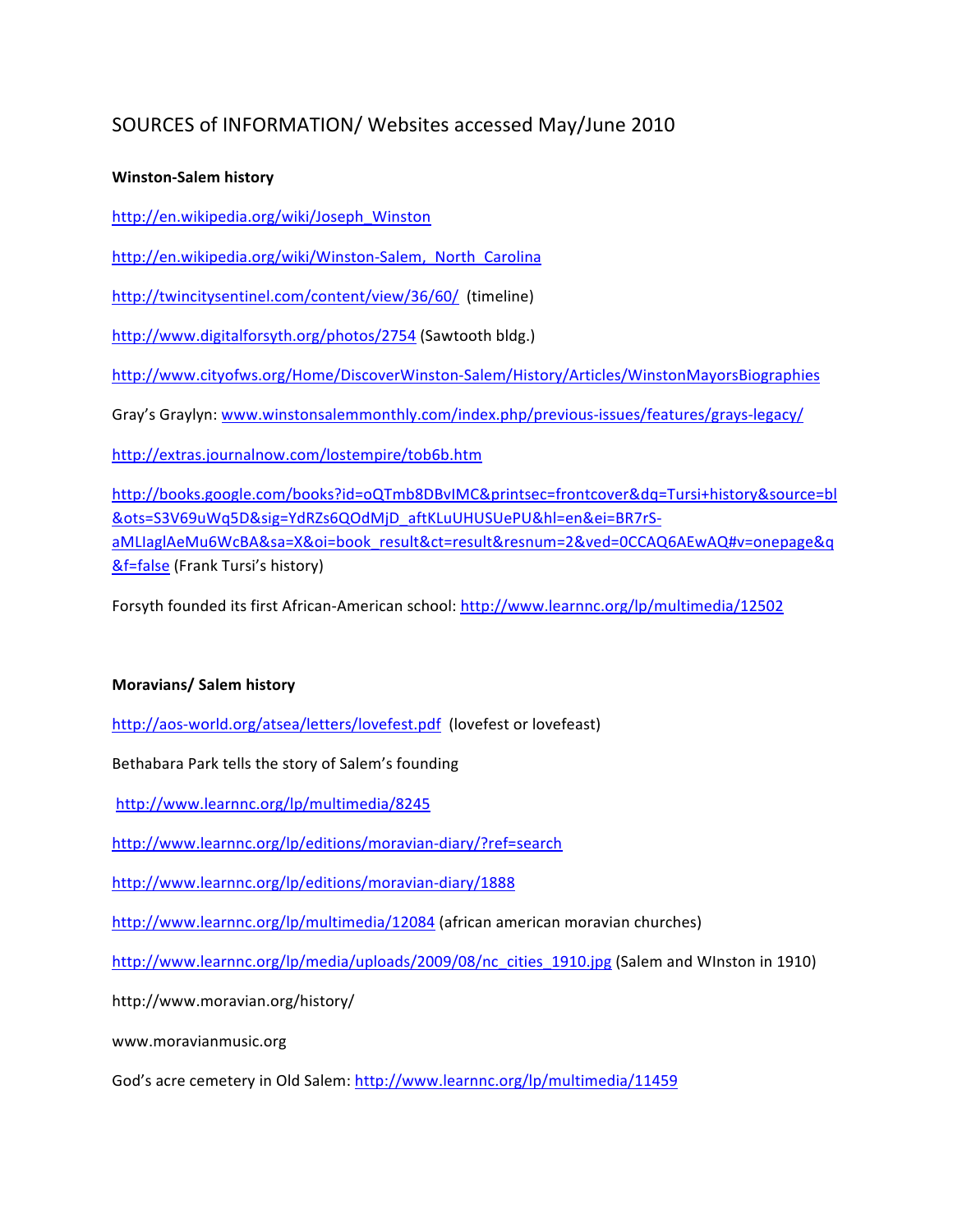#### **Squab**

A young, newly hatched, or unfledged pigeon.: http://www.answers.com/topic/squab

#### **Wright Brothers**

http://www.learnnc.org/lp/editions/nchist-newcentury/5089

#### **Diphtheria**

http://en.wikipedia.org/wiki/Diphtheria

Dr. Joseph O'Dwyer invented the tube that treated diphtheria patients:

http://www.case.edu/artsci/dittrick/site2/museum/artifacts/group-b/b-3intubation.htm

http://www.springerlink.com/content/j3581q1843h58372/

This website provides charts that show deaths by diphtheria in 1910, slightly over 200 deaths per 100,000 and also show that deaths declined as a result of treatments for the disease.

http://www.healthsentinel.com/joomla/index.php?option=com\_content&view=article&id=2654:unitedstates-disease-death-rates&catid=55:united-states-deaths-from-diseases&Itemid=55

http://www.drlera.com/bacterial\_diseases/diphtheria\_.htm

http://health.nytimes.com/health/guides/specialtopic/immunizations-general-overview/diphtheria,tetanus,-and-pertussis.html

http://www.newadvent.org/cathen/11212d.htm

http://www.newworldencyclopedia.org/entry/Diphtheria

#### **Washing method**

http://www.montanaheritageproject.org/edheritage/1910/folkways/laundry.htm

http://gadgets.softpedia.com/news/History-of-the-Washing-Machine-031-01.html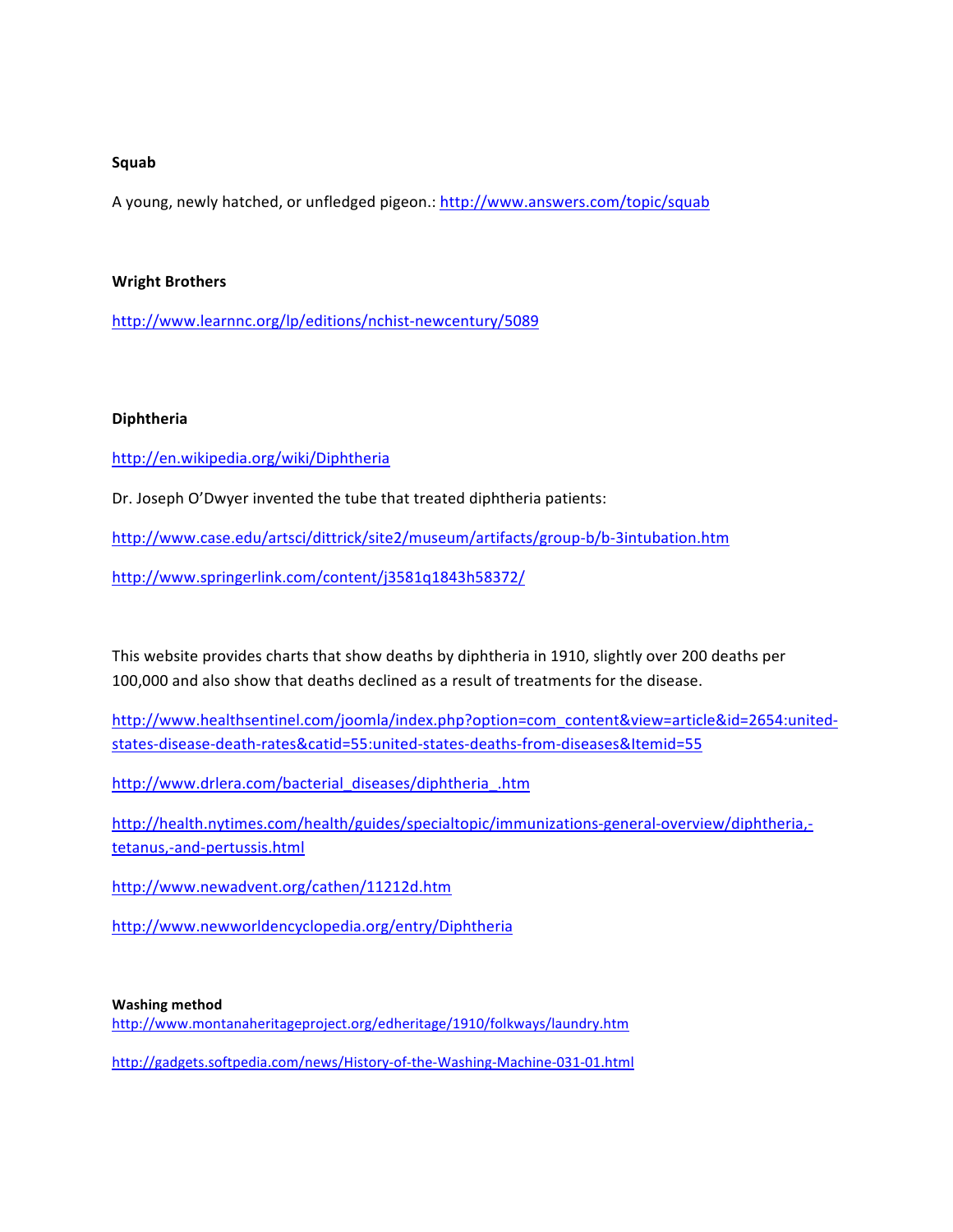#### **Sewing machine**

http://wiki.answers.com/Q/Where\_was\_the\_sewing\_machine\_invented

http://en.wikipedia.org/wiki/Sewing\_machine

http://sewingmachine221sale.bizland.com/store/page19.html (treadle photo)

http://inventors.about.com/od/sstartinventions/a/sewing\_machine\_2.htm

http://www.singerco.com/company/history\_pf.html

http://www.ismacs.net/sewing\_machine\_history.html

#### **Brimstone**

Online dictionaries simply define brimstone as sulphur. The word derives from Middle English brinston, probably from birnen to burn + stone

Biblical references to brimstone generally refer to punishments: http://www.answers.com/topic/fire-andbrimstone

#### **Growth of cities/industrialization in North Carolina**

www.learnnc.org/lp/editions/nchist-newsouth/4708 (cities)

http://www.learnnc.org/lp/editions/nchist-newsouth/4745 (industrialization in NC)

#### **Child labor**

http://www.learnnc.org/lp/editions/child-labor/?ref=search

http://www.historync.org/textiles.htm

www.ibiblio.org/sohp/laf/factory.html

# **Textiles and Winston-Salem**

http://www.historync.org/textiles.htm

www.ibiblio.org/sohp/laf/factory.html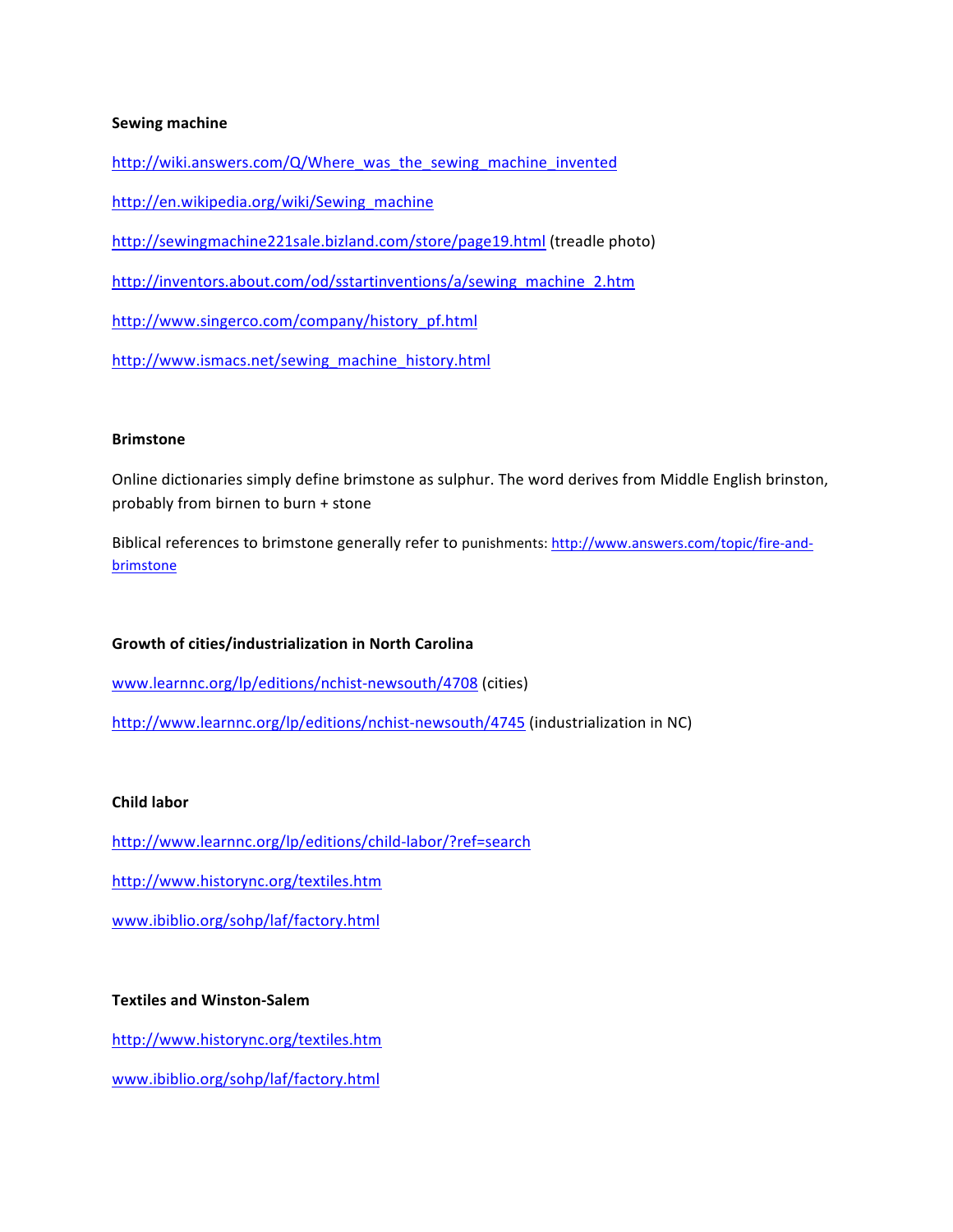http://www.learnnc.org/lp/editions/nchist-newsouth/5506

http://m.journalnow.com/winston/db\_6660/contentdetail.htm;jsessionid=25E70A9B41FCEE9295CC654 F60804487?full=true&contentguid=TkICBVlB&pn=&ps=#display

#### **Mill towns, map**

www.waywelivednc.com/maps/historical/textile-mills.pdf

### **Tobacco**

http://www.learnnc.org/lp/editions/nchist-newsouth/5505

http://www.learnnc.org/lp/editions/nchist-postwar/6300 (video on growing tobacco)

The map shows location of tobacco mills in 1896 with largest number in area around Winston and Salem

http://www.learnnc.org/lp/multimedia/10442

# **Trains**

# www.nctrans.org

http://www.newsobserver.com/2010/06/06/515189/all-the-live-long-days.html?storylink=misearch (story by staff writer, JOHN BORDSEN published in June 2010 about the NC Transportation Museum in Spencer)

http://www.ncmuseumofhistory.org/collateral/articles/s05.naming.nc.railroad.town.pdf

http://www.investors.com/NewsAndAnalysis/Article.aspx?id=509451

# **Streetcars**

http://www.learnnc.org/lp/editions/nchist-newcentury/5086

http://www.cmhpf.org/development%20of%20streetcar%20systems.htm

See pages 16 and 18 for photos of trolleys and explanations about Nissen Park: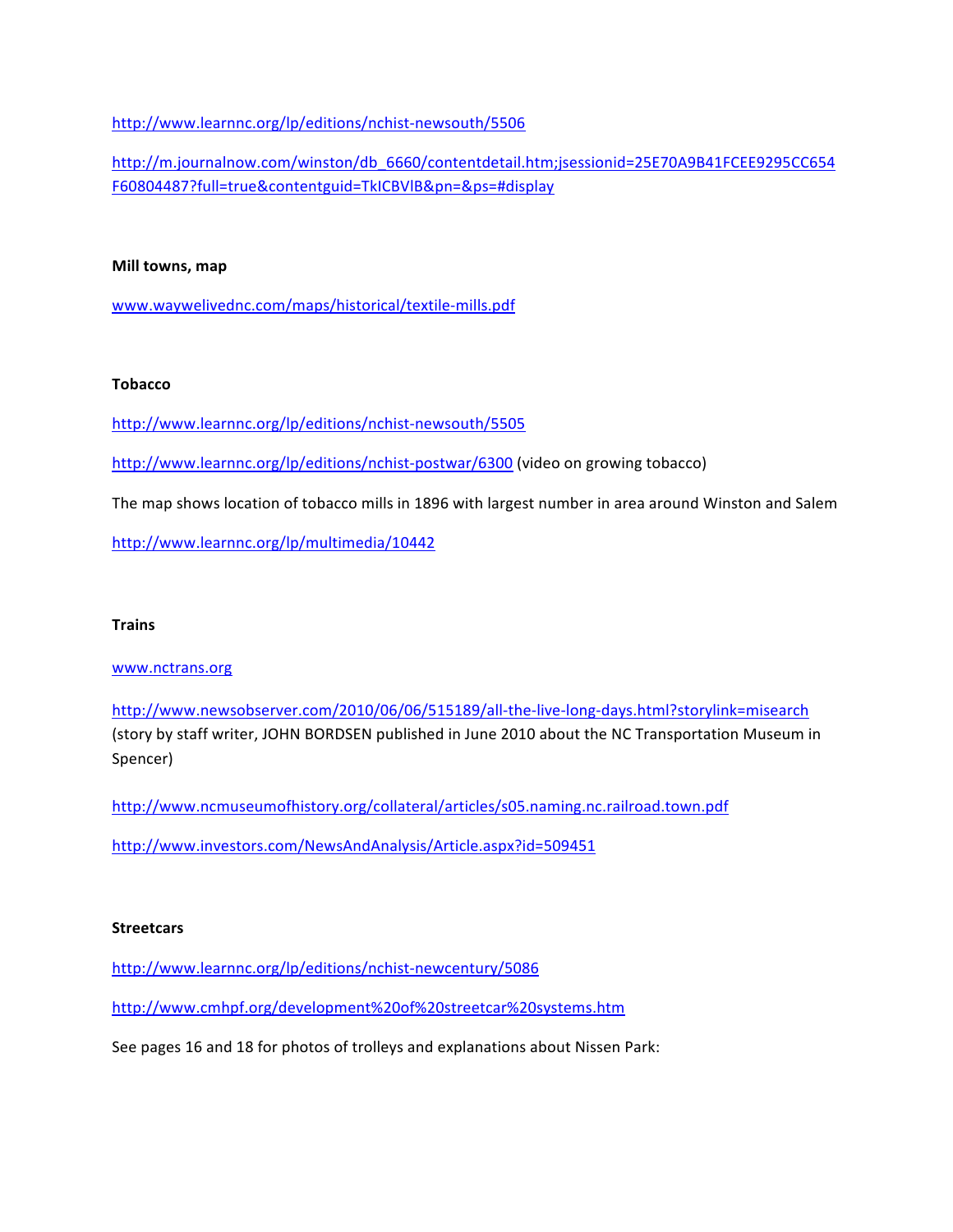http://books.google.com/books?id=LmGgO4BZmX0C&pg=PA18&lpg=PA18&dq=Nissen+Park,+streetcars ,+NC&source=bl&ots=X0B2X2hX\_h&sig=0jz5xe9F0MJABkUTv7mWNdaS3XY&hl=en&ei=WQDWS7u2LI3q 9gTW7a3PDw&sa=X&oi=book\_result&ct=result&resnum=3&ved=0CBMQ6AEwAg#v=onepage&q&f=fals e

Nissen Park with trolleys in the background: http://www.digitalforsyth.org/photos/12140

The website below offers history about Washington Park Historic District which developed around a streetcar line and about Waughtown-Belview Historic District which included Nissen Wagon Works and Waughtown Cemetery. The southern part of Belview served the African-American community with a school, businesses and orphanage.

http://www.ci.winstonsalem.nc.us/Home/Departments/Planning/HistoricResourcesCommission/Articles/HRCNational **RegisterDistricts** 

Nissen Wagon Works: http://ncmuseumofhistory.org/workshops/geography/industry.timeline.pdf

# **Early(Hospitals**

http://www.learnnc.org/lp/editions/nchist-newcentury/5784

http://www.digitalforsyth.org/photos/stories/early-hospitals

Brownlee, Fambrough L. Winston-Salem, A Pictorial History, Norfolk, Virginia: The Donning Company, 1977.

# **Prosthetics**

http://en.wikipedia.org/wiki/Prosthesis

http://en.wikipedia.org/wiki/Artificial limb

http://en.wikipedia.org/wiki/Prosthetist

http://csmt.uchicago.edu/glossary2004/prosthetics.htm

http://www.amputee-coalition.org/inmotion/nov\_dec\_07/history\_prosthetics.html

http://www.nytimes.com/2008/07/02/sports/olympics/02cheetah.html?fta=y

http://www.nytimes.com/2009/12/20/business/20novel.html?\_r=1&scp=10&sq=&st=nyt